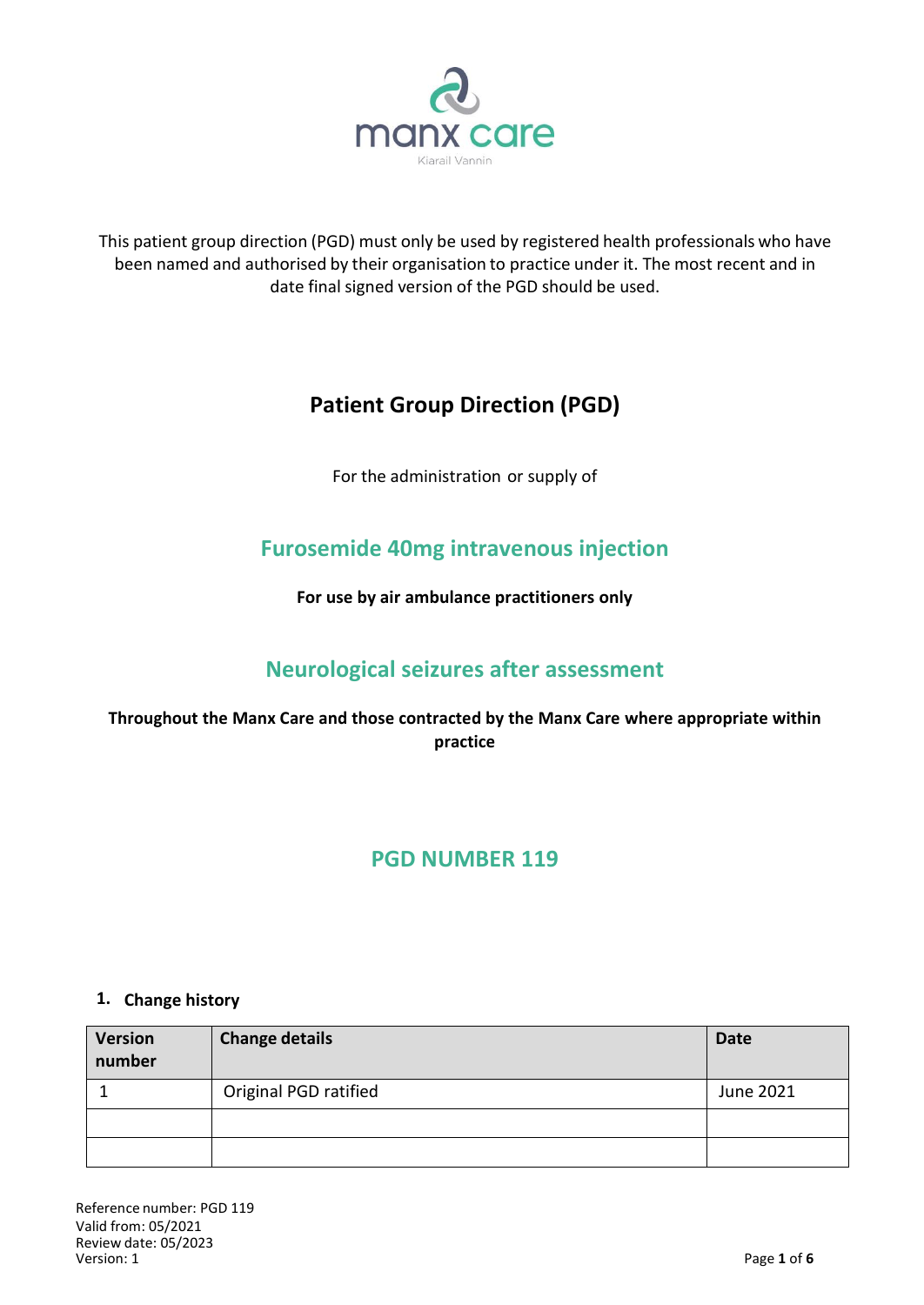#### **2. Medicines practice guideline 2:** *Patient group directions*

Refer to the relevant sections of NICE medicines practice guideline 2: *Patient group directions* as stated in the blank template notes. For further information about PGD signatories, see the NHS and Manx Care PGD website FAQs

#### **3. PGD development**

Refer to the NICE PGD competency framework for people developing PGDs

| Job Title & organisation           | <b>Name</b> | Signature | Date |
|------------------------------------|-------------|-----------|------|
| Author of the PGD                  |             |           |      |
| Member of the PGD<br>working group |             |           |      |

#### **4. PGD authorisation**

Refer to the NICE PGD competency framework for people authorising PGDs

| <b>Job Title</b>                                             | <b>Name</b> | Signature | <b>Date</b> |
|--------------------------------------------------------------|-------------|-----------|-------------|
| <b>Medical Director</b>                                      |             |           |             |
| Chief Pharmacist/<br><b>Pharmaceutical Adviser</b>           |             |           |             |
| Senior Paramedic                                             |             |           |             |
| Director of Nursing                                          |             |           |             |
| <b>GP Adviser</b>                                            |             |           |             |
| Senior Microbiologist<br>(if PGD contains<br>antimicrobials) |             |           |             |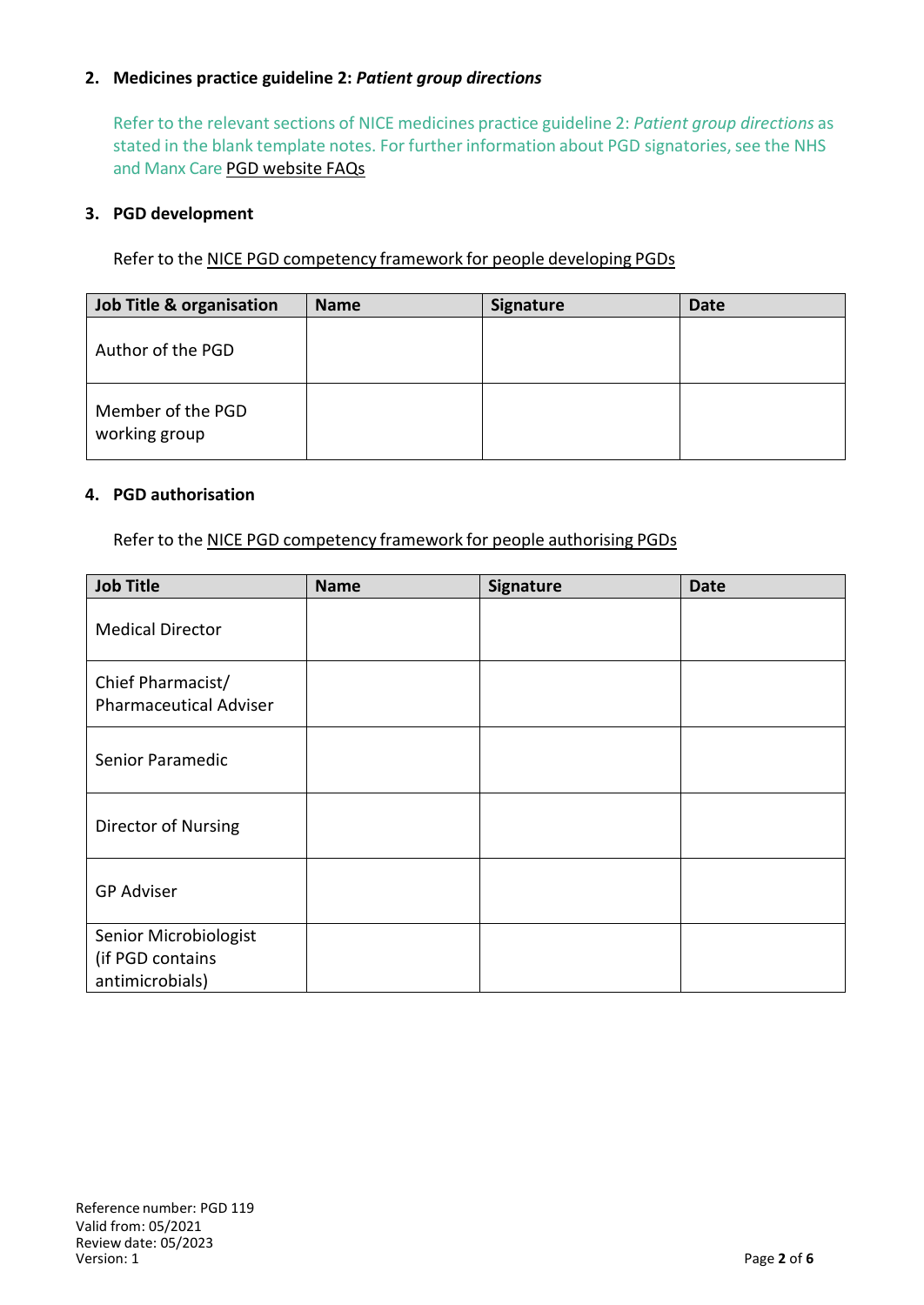#### **5. PGD adoption by the provider**

Refer to the NICE PGD competency framework for people authorising PGDs

| Job title and<br>organisation | <b>Signature</b> | <b>Date</b> | Applicable or not<br>applicable to area |
|-------------------------------|------------------|-------------|-----------------------------------------|
|                               |                  |             |                                         |

#### **6. Training and competency of registered healthcare professionals, employed or contracted by the Manx Care, GP practice or Hospice**

Refer to the NICE PGD competency framework for health professionals using PGDs

|                                                        | Requirements of registered Healthcare professionals working<br>under the PGD                                                                                                                                                                                                                                                                 |  |
|--------------------------------------------------------|----------------------------------------------------------------------------------------------------------------------------------------------------------------------------------------------------------------------------------------------------------------------------------------------------------------------------------------------|--|
| <b>Qualifications and</b><br>professional registration | Registered healthcare professionals, working within or<br>contracted by the Manx Care, GP practice or Hospice who are<br>permitted staff groups outlined within the current PGD policy<br>Pharmacists must be practising in Manx Care authorised<br>premises i.e. contracted pharmacy premises                                               |  |
| <b>Initial training</b>                                | Knowledge of current guidelines and the administration of the<br>$\bullet$<br>drug specified in this PGD/BNF and of the inclusion and<br>exclusion criteria<br>Training which enables the practitioner to make a clinical<br>assessment to establish the need for the medication covered by<br>this PGD<br>Local training in the use of PGDs |  |
| Competency                                             | Staff will be assessed on their knowledge of drugs and clinical                                                                                                                                                                                                                                                                              |  |
| assessment                                             | assessment as part the competency framework for registered health<br>professionals using PGDs                                                                                                                                                                                                                                                |  |
| <b>Ongoing training and</b>                            | The registered health care professionals should make sure they are                                                                                                                                                                                                                                                                           |  |
| competency                                             | aware of any changes to the recommendations for this medication;                                                                                                                                                                                                                                                                             |  |
|                                                        | it is the responsibility of the registered health care professionals to                                                                                                                                                                                                                                                                      |  |
|                                                        | keep up to date with continuing professional development. PGD                                                                                                                                                                                                                                                                                |  |
|                                                        | updates will be held every two years                                                                                                                                                                                                                                                                                                         |  |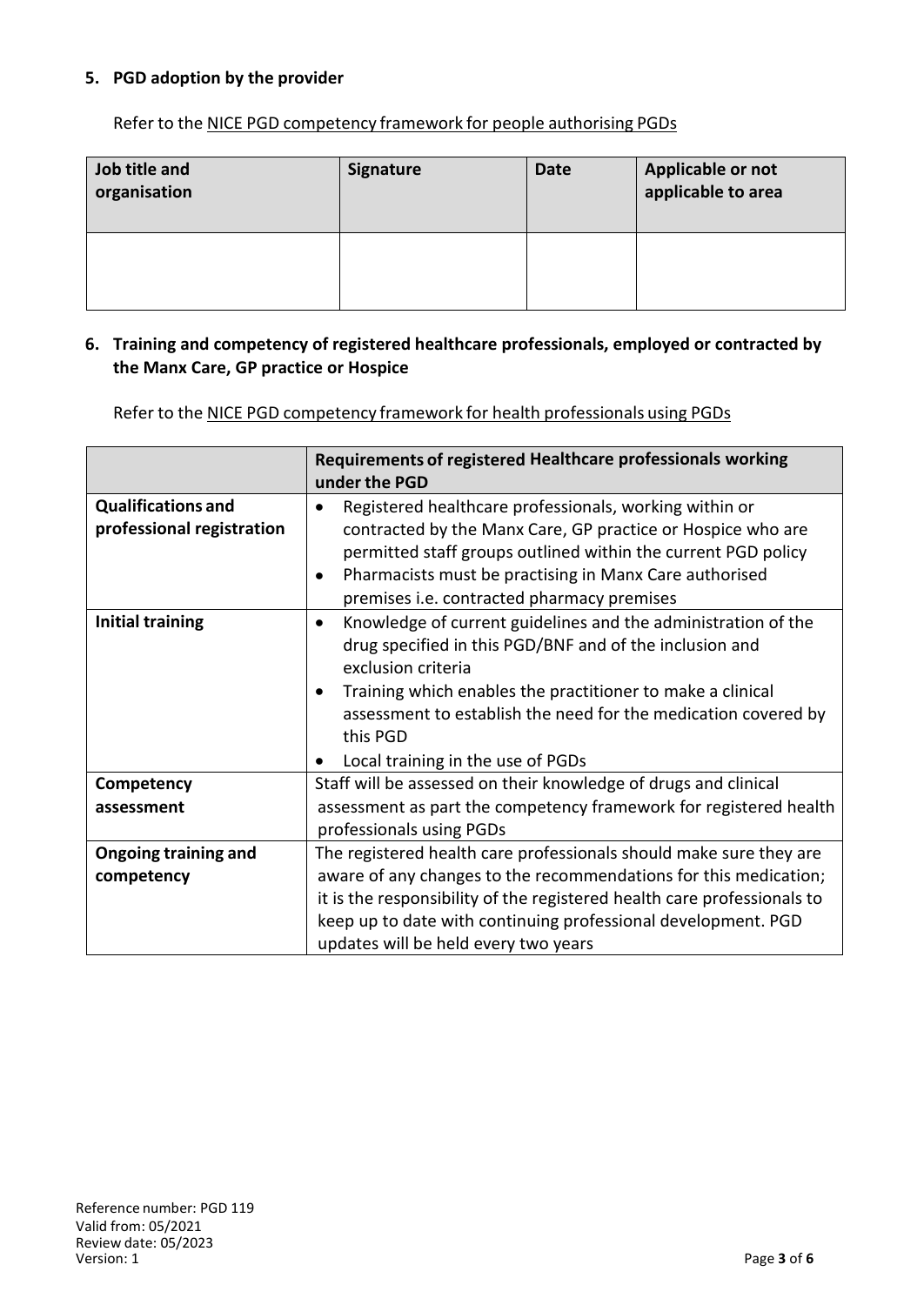## **7. Clinical Conditions**

| <b>Clinical condition or</b>     | Neurological seizures after assessment by the air ambulance                   |  |  |
|----------------------------------|-------------------------------------------------------------------------------|--|--|
| situation to which this          | practitioner                                                                  |  |  |
| <b>PGD applies</b>               |                                                                               |  |  |
| <b>Inclusion criteria</b>        | Patients over 16 years<br>$\bullet$                                           |  |  |
|                                  | Pulmonary oedema secondary to Left ventricular failure<br>$\bullet$           |  |  |
| <b>Exclusion criteria</b>        | Patients under 16 years of age<br>$\bullet$                                   |  |  |
|                                  | Patients with known allergy to furosemide<br>$\bullet$                        |  |  |
|                                  | Patients in right sided heart failure                                         |  |  |
|                                  | Patients not in heart failure<br>$\bullet$                                    |  |  |
| <b>Cautions (including any</b>   | Hypokalaemia<br>$\bullet$                                                     |  |  |
| relevant action to be            | Urine retention<br>$\bullet$                                                  |  |  |
| taken)                           | Hypotension<br>$\bullet$                                                      |  |  |
|                                  | Hypovolaemia                                                                  |  |  |
|                                  | Renal failure<br>$\bullet$                                                    |  |  |
|                                  | Right sided heart failure<br>$\bullet$                                        |  |  |
| <b>Arrangements for referral</b> | Patient should be referred to a more experienced clinical                     |  |  |
| for medical advice               | practitioner for further assessment                                           |  |  |
| Action to be taken if            | Patient should be referred to a more experienced clinical                     |  |  |
| patient excluded                 | practitioner for further assessment                                           |  |  |
| Action to be taken if            | A verbal explanation should be given to the patient on: the need<br>$\bullet$ |  |  |
| patient declines                 | for the medication and any possible effects or potential risks                |  |  |
| treatment                        | which may occur as a result of refusing treatment                             |  |  |
|                                  | This information must be documented in the patients' health<br>$\bullet$      |  |  |
|                                  | records                                                                       |  |  |
|                                  | Any patient who declines care must have demonstrated capacity                 |  |  |
|                                  | to do so                                                                      |  |  |
|                                  | Where appropriate care should be escalated                                    |  |  |

### **8. Details of the medicine**

| Name, form and strength<br>of medicine | Furosemide 40mg injection  |
|----------------------------------------|----------------------------|
| Legal category                         | Prescription only medicine |
| Indicate any off-label use             | None                       |
| (if relevant)                          |                            |
| Route/method of                        | Intravenous 4mg per minute |
| administration                         |                            |
| Dose and frequency                     | 40mg once only             |
| <b>Quantity to be</b>                  | 40 <sub>mg</sub> once only |
| administered and/or                    |                            |
| supplied                               |                            |
| <b>Maximum or minimum</b>              | One dose                   |
| treatment period                       |                            |
| <b>Storage</b>                         | Room temperature           |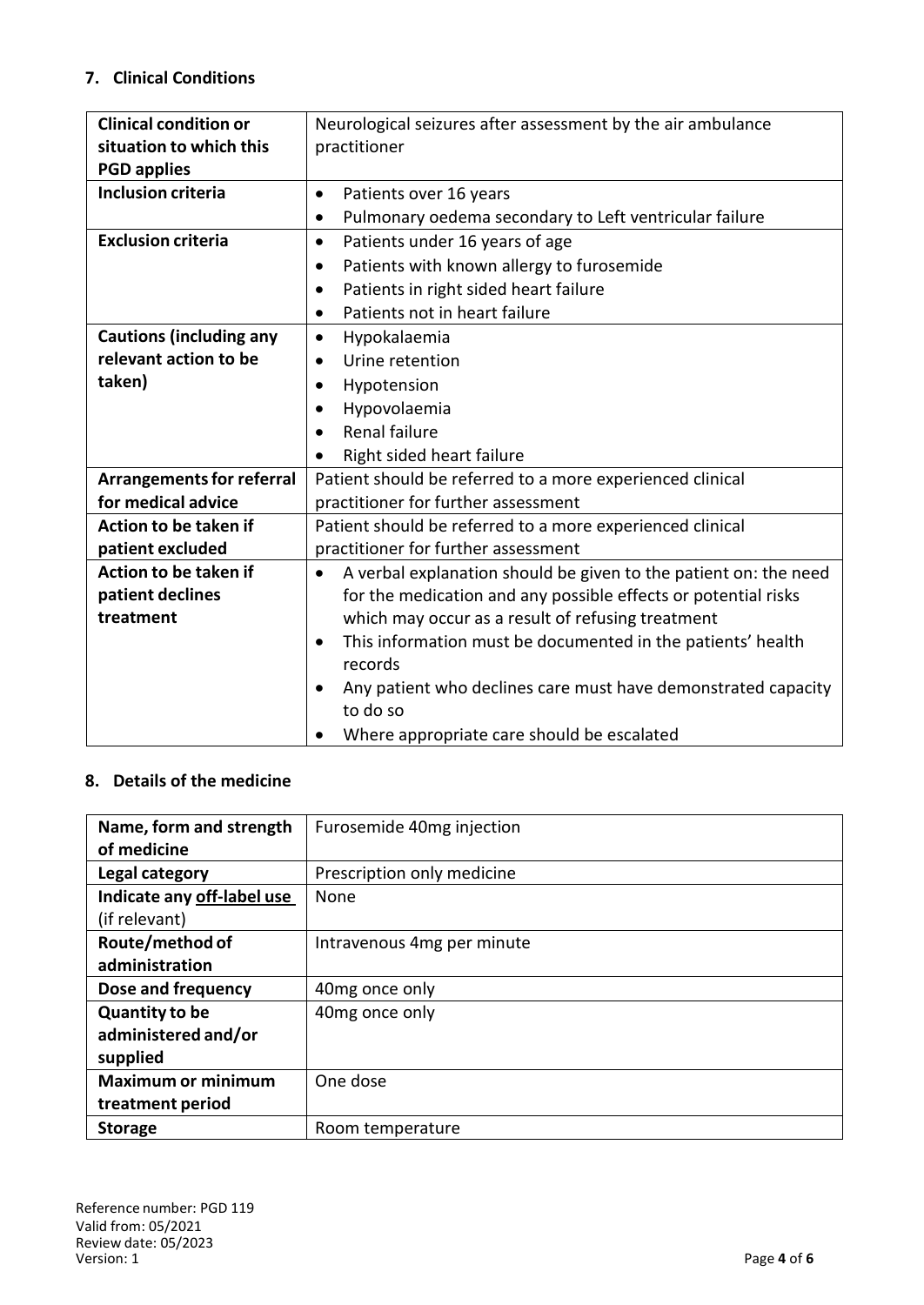| <b>Adverse effects</b>    | Low blood pressure making you feel faint or dizzy. It may also<br>cause the feeling of pressure in the head, joint pain, blood clot<br>formation, or collapse of your circulation (shock)<br>Low potassium levels in the blood. This can cause muscle<br>weakness, tingling and numbness, slight inability to move a body<br>part, being sick, constipation, increased gas in your gut,<br>increased urine production, increased urge to drink, or slow or<br>irregular heart rhythm. These problems are more likely if you<br>have other diseases like liver or heart problems or too little<br>potassium in your diet or if you take other medicines (see<br>"Taking other medicines")<br>Low sodium, calcium and magnesium levels in the blood. This<br>may occur due to increased loss of sodium, calcium and<br>magnesium with your urine. Low sodium levels typically cause a<br>lack of interest, cramp in the calf, reduced appetite, weakness,<br>sleepiness, being sick and confusion. Cramps can also be<br>associated with low calcium levels or low magnesium levels in<br>your body<br>Gout may occur or get worse<br>Existing problems passing water may be made worse<br>Diabetes may occur or get worse<br>Liver problems or changes in the blood may cause jaundice<br>$\bullet$<br>(yellow skin, dark urine, tiredness) |
|---------------------------|--------------------------------------------------------------------------------------------------------------------------------------------------------------------------------------------------------------------------------------------------------------------------------------------------------------------------------------------------------------------------------------------------------------------------------------------------------------------------------------------------------------------------------------------------------------------------------------------------------------------------------------------------------------------------------------------------------------------------------------------------------------------------------------------------------------------------------------------------------------------------------------------------------------------------------------------------------------------------------------------------------------------------------------------------------------------------------------------------------------------------------------------------------------------------------------------------------------------------------------------------------------------------------------------------------------------------------------------|
|                           |                                                                                                                                                                                                                                                                                                                                                                                                                                                                                                                                                                                                                                                                                                                                                                                                                                                                                                                                                                                                                                                                                                                                                                                                                                                                                                                                            |
|                           | Reduced volume of body fluid especially in elderly patients.<br>Sever fluid loss may lead to increased concentration of the blood<br>with a tendency for the development of blood clots                                                                                                                                                                                                                                                                                                                                                                                                                                                                                                                                                                                                                                                                                                                                                                                                                                                                                                                                                                                                                                                                                                                                                    |
| <b>Records to be kept</b> | The administration of any medication given under a PGD must be<br>recorded within the patient's medical records                                                                                                                                                                                                                                                                                                                                                                                                                                                                                                                                                                                                                                                                                                                                                                                                                                                                                                                                                                                                                                                                                                                                                                                                                            |

## **9. Patient information**

| Verbal/Written<br>information to be given to<br>patient or carer | Verbal information must be given to patients and or carers for all<br>medication being administered under a PGD<br>Where medication is being supplied under a PGD, written<br>patient information leaflet must also be supplied |
|------------------------------------------------------------------|---------------------------------------------------------------------------------------------------------------------------------------------------------------------------------------------------------------------------------|
|                                                                  | A patient information leaflet is available on request                                                                                                                                                                           |
| Follow-up advice to be                                           | If symptoms do not improve or worsen or you become unwell, seek                                                                                                                                                                 |
| given to patient or carer                                        | medical advice immediately                                                                                                                                                                                                      |

## **10. Appendix A**

| <b>References</b>                                                                   |  |  |
|-------------------------------------------------------------------------------------|--|--|
| 1. British National Formulary (BNF) available online: https://bnf.nice.org.uk       |  |  |
| 2. Nursing and Midwifery (2018) "The code" available online: https://www.nmc.org.uk |  |  |
| 3. Current Health Care Professions Council standards of practice                    |  |  |
| 4. General Pharmaceutical Council standards                                         |  |  |
| 5. The General Optical Council                                                      |  |  |
| 6. Electronic medicines compendium available online: https://www.medicines.org.uk   |  |  |